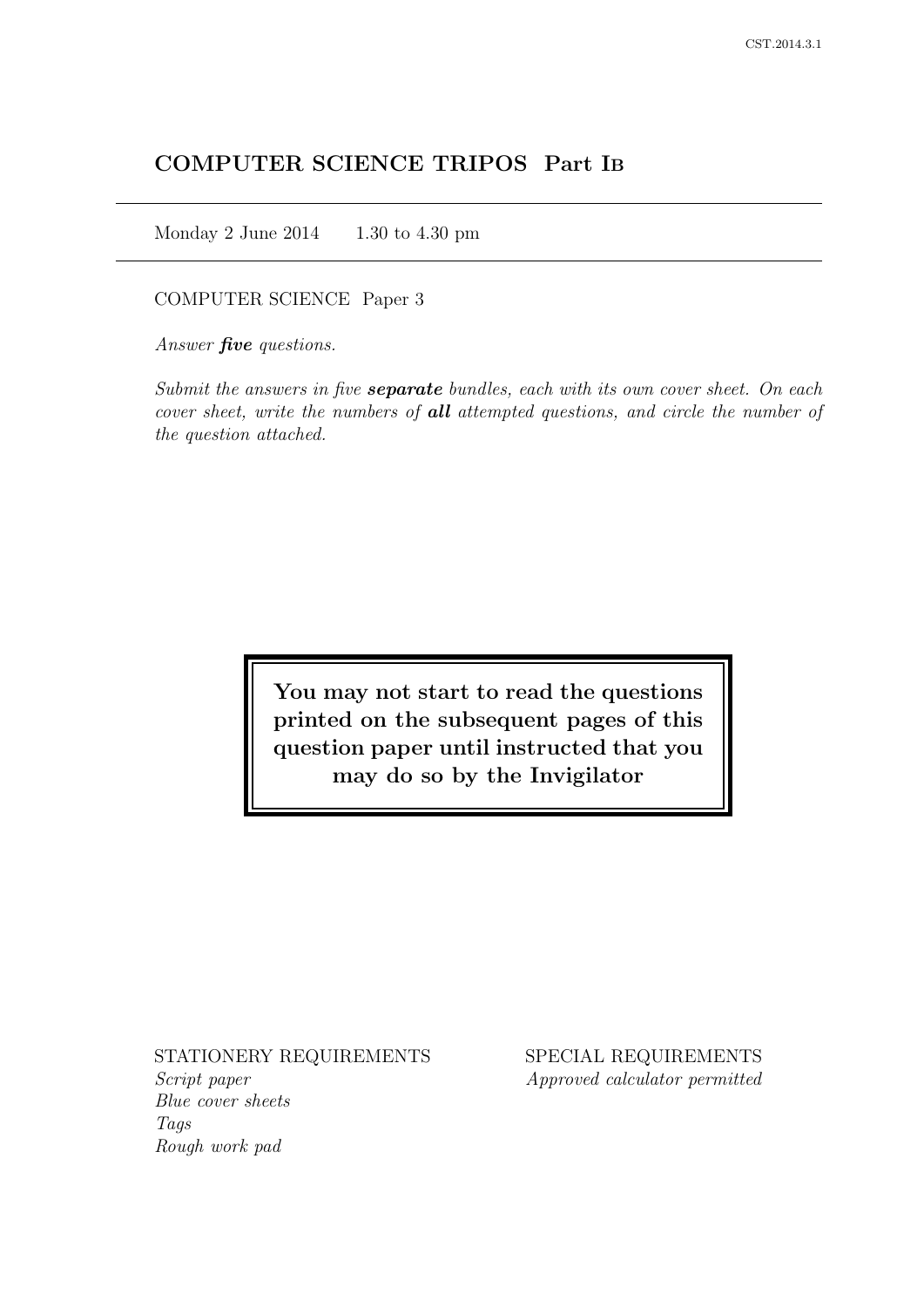## 1 Algorithms II

- (a) In the context of multithreaded algorithms, define *work* and *span*, and state the work law and the span law. [3 marks]
- (b) Prove that the performance of a greedy scheduler is optimal to within a factor of 2. (Proving all intermediate theorems is not required if you state them correctly.) [4 marks]
- (c) Version A of a multithreaded algorithm takes 500 seconds on a uniprocessor machine and 50 seconds on a 32-processor machine. Version  $B$  takes the same time as A on a single processor but only 24 seconds on the 32-processor machine.
	- (i) Define the parallelism of a computation and compute the parallelism of algorithms A and B. Which of the two has higher parallelism, and by how much? (*Hint*: use one of the greedy scheduler theorems to derive an approximation for one of the unknowns.) [6 marks]
	- $(ii)$  Estimate the running times of algorithms A and B on a 4-processor and on a 1024-processor machine, explaining how you obtain them. [3 marks]
	- $(iii)$  Sketch possible computation DAGs for algorithms A and B and use them to discuss the results obtained. As the number of processors in the host machine varies, is  $A$  or  $B$  faster? [4 marks]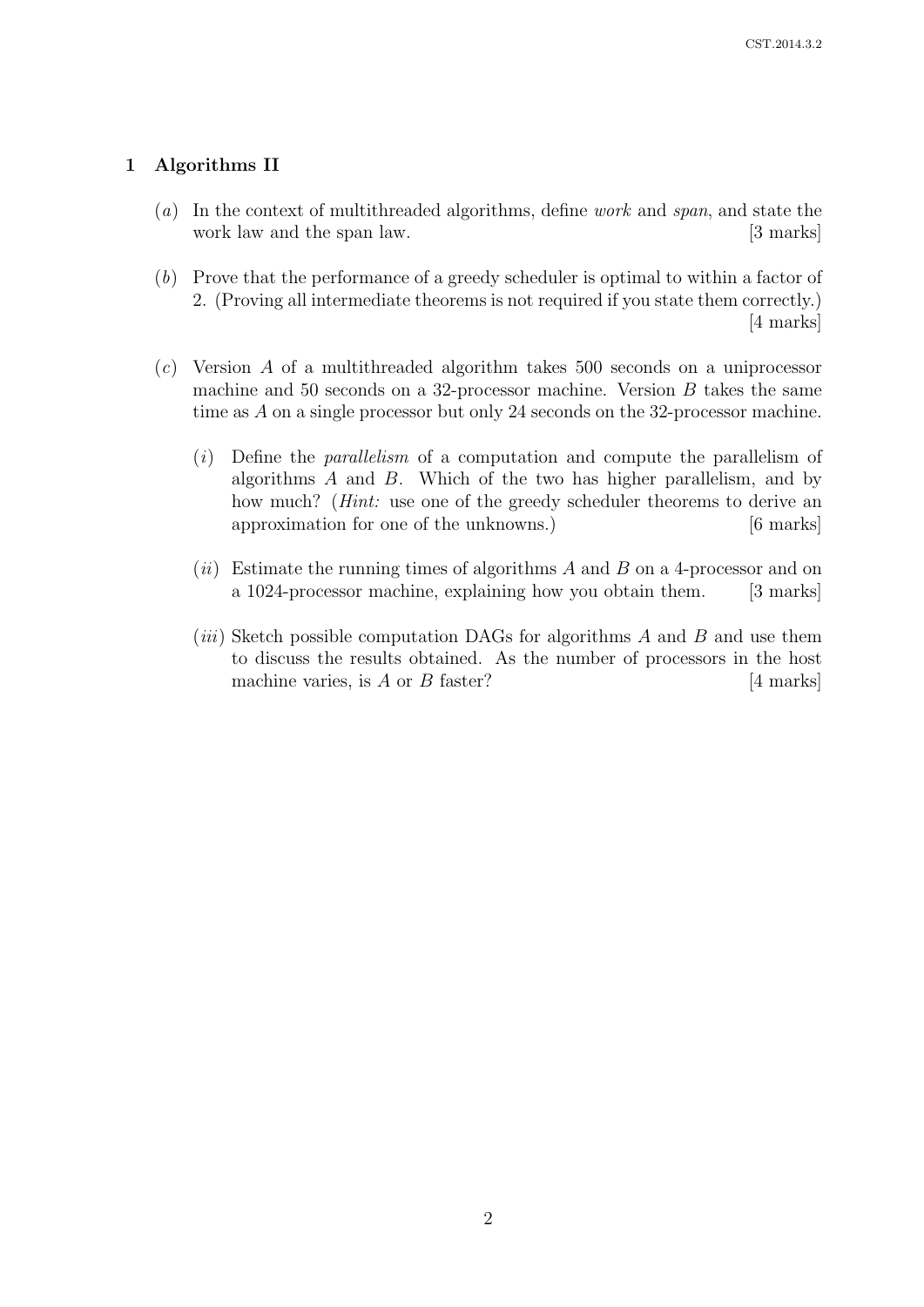## 2 Algorithms II

- (a) Consider van Emde Boas (vEB) trees.
	- $(i)$  On its own page for legibility, draw the smallest vEB tree storing keys 0, 3, 6, 7. The correctness of the structure and the accuracy of all fields of all nodes are important. Once done, write each of the keys under the cluster in which it is logically stored. [8 marks]
	- $(ii)$  vEB trees store the minimum and maximum key of a subtree in the root node, but do not store the minimum key in any of the descendent clusters. Explain all the reasons why this provides a performance advantage compared with proto-vEB trees. [4 marks]
- (b) Consider proto-vEB trees.

The following pseudocode attempts to implement a method to delete a key from a proto-vEB node. Give a clear explanation of the strategy that it uses. Fix any bugs that it may contain. Give more meaningful identifiers for the variables c and s. Give appropriate comments for the four positions marked "COMMENT HERE". Explain why the method returns a value and what the value means.

[8 marks]

| 0              | boolean delete(self, key)                       |
|----------------|-------------------------------------------------|
| 1              | # HEADER COMMENT HERE (1)                       |
| 2              | if $self.u == 2$ :                              |
| 3              | if $self.A[key] == 0$                           |
| 4              | # COMMENT HERE (2)                              |
| 5              | return False                                    |
| 6              | else:                                           |
| $\overline{7}$ | $c = self-cluster[high(key)]$ .delete(low(key)) |
| 8              | if c:                                           |
| 9              | # COMMENT HERE (3)                              |
| 10             | $s = self.summary.delete(high(key))$            |
| 11             | # COMMENT HERE (4)                              |
| 12             | return s                                        |
| 13             | else:                                           |
| 14             | return False                                    |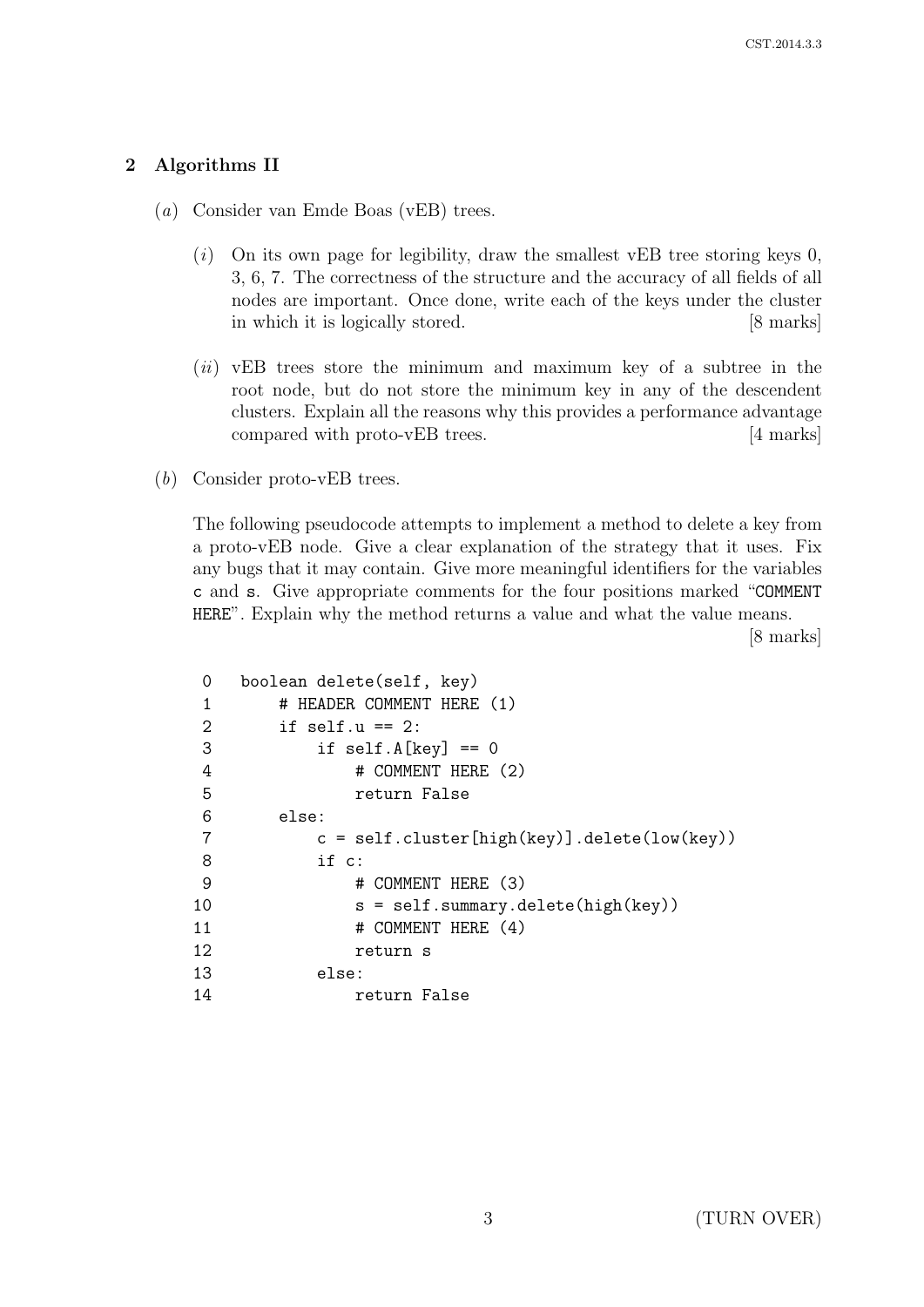## 3 Programming in C and C++

- (a) Write a C function revbits() which takes a single 8-bit char parameter and returns a char result by reversing the order of the bits in the char. [4 marks]
- (b) Write a C function revbytes() taking two parameters and returning no result. The first parameter is a pointer to memory containing  $n$  contiguous bytes (each of type char), and the second is the number of bytes. The function should have the side effect of reversing the order of the bits in the  $n$  contiguous bytes, seen as a bitstring of length  $8n$ . For example, the first bit of the first char should be swapped with last bit of the last char. [6 marks]
- $(c)$  You have been assigned the following seemingly working C code, which processes files controlling the behaviour of a system. You observe that, after obtaining several ERR\_MALFORMED errors, subsequent calls to fopen fail due to too many files being open:

```
int process_file(char *name)
{ FILE *p = fopen(name, "r");
    if (p == NULL) return ERR_NOTFOUND;
    while (\ldots){ ...
        if (...) return ERR_MALFORMED;
        process_one_option();
        ...
    }
    fclose(p);
    return SUCCESS;
}
```
(*i*) Explain how to fix the program using facilities in C.  $[2 \text{ marks}]$ 

(ii) Now suppose the function above was part of a system written in  $C_{++}$  (but still using the C file-processing commands such as fopen and fclose), and that process\_one\_option() might raise one or more exceptions. Using a class with a destructor, show how to fix the "too many files open" bug above. [8 marks]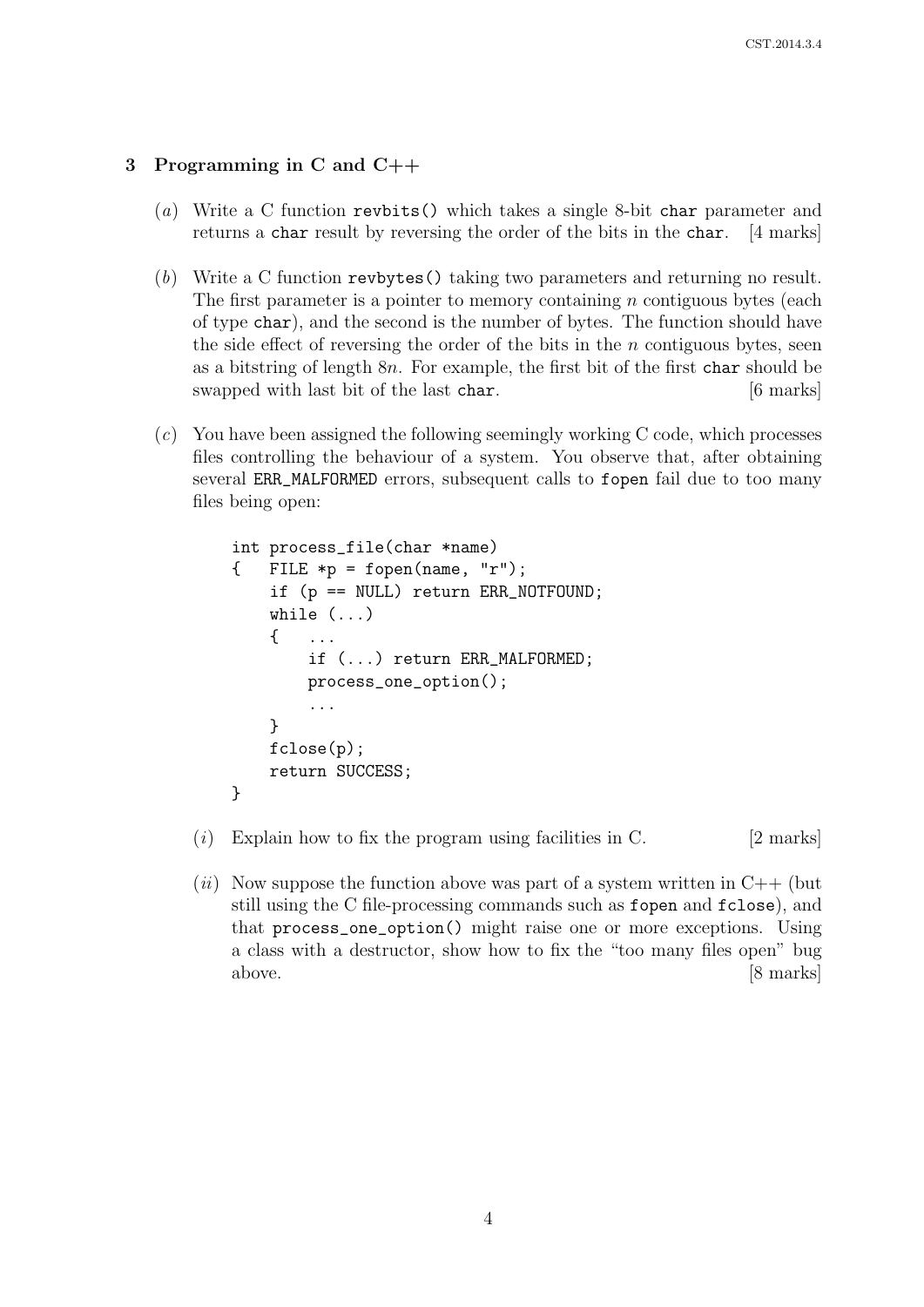### 4 Compiler Construction

This question concerns the run-time call stack.

(a) What is a run-time stack and why is it important to a compiler writer?

[3 marks]

(b) The implementation of a run-time call stack typically uses a stack pointer and a frame pointer. What are their roles and why do we need two pointers?

[3 marks]

- (c) For some compilers the activation records (stack frames) contain static links. What problem are static links used to solve and how do they solve this problem? [3 marks]
- $(d)$  (i) Consider a programming language that does not allow functions to be returned as results, but does allow the nesting of function declarations. Using ML-like syntax, we have the following code in this language.

```
let fun f(x) =let
        fun h(k) = k * xfun g(z) = h(x + z + 1)in
       g(x + 1)end
in
   f(17)
end
```
Draw a diagram illustrating the call stack from the call of  $f$  up to and including the call of function h. Make sure all function arguments are included in the diagram and clearly indicate static links. [5 marks]

(*ii*) Using your diagram, explain how the code generated from the body of function h can access the values associated with the variables k and x. In each case make it clear what information is known at compile-time and what information is computed at run-time. [6 marks]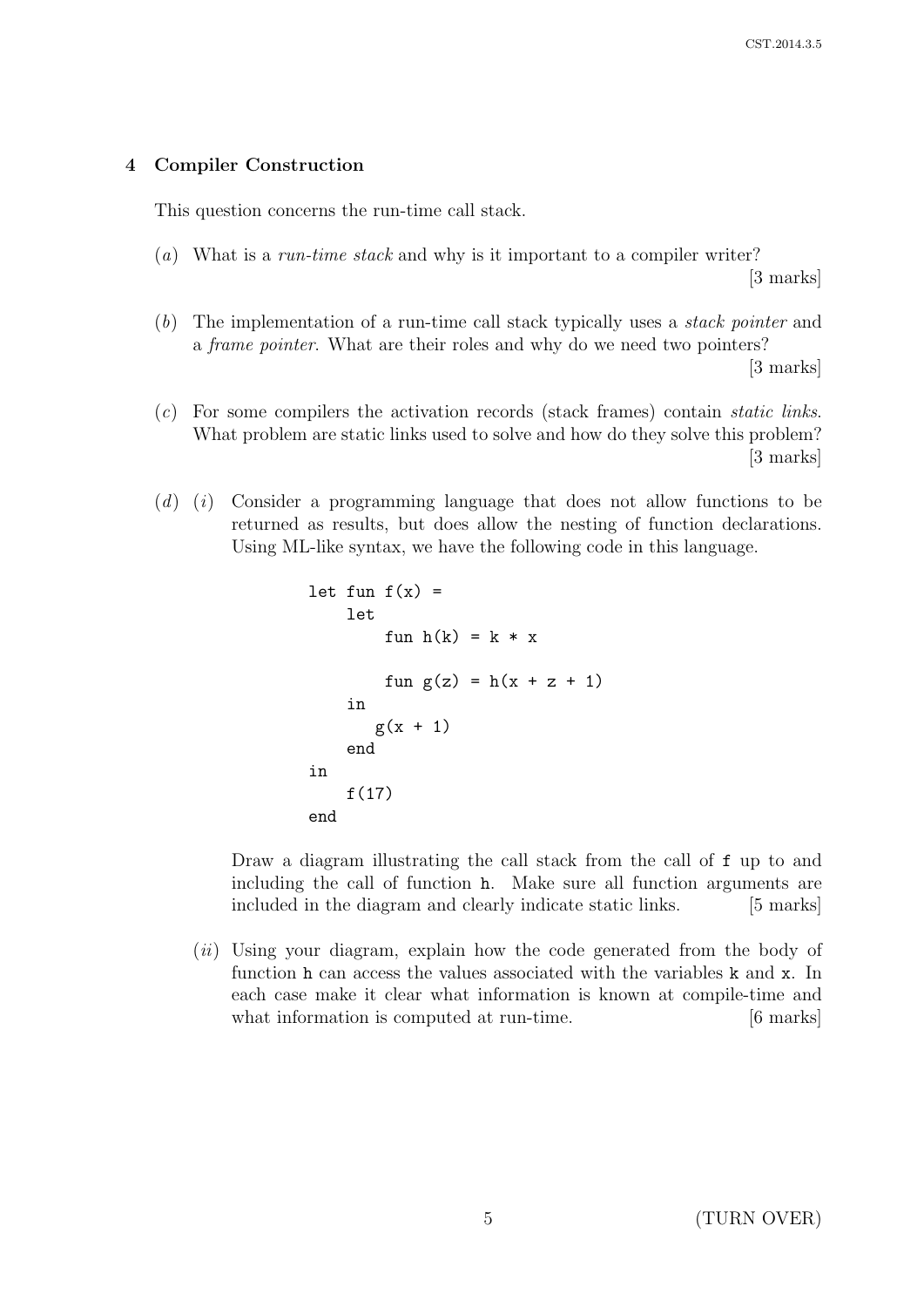#### 5 Compiler Construction

Functional programmers will often rewrite a recursive function such as

```
fun fact1 n =if n <= 1
   then 1
    else n * (fact1 (n -1))
```
to one such as

```
fun fact2 n =let fun aux (m, a) =
        if m \leq 1then a
        else aux(m-1, m * a)in aux (n, 1) end
```
using an accumulator (the parameter a of aux) and tail recursion.

- (a) Clearly explain the optimisation such programmers are expecting from the compiler and how that optimisation might improve performance. [4 marks]
- (b) The desired optimisation can be performed by a compiler either directly on the source program or on lower-level intermediate representations. Treating it as a source-to-source transformation, rewrite fact2 to ML code that has been transformed by this optimisation. You will probably use references and assignments as well as the construct while EXP do EXP. [8 marks]
- (c) Suppose that the programmer used instead a function as an accumulator.

```
fun fact3 n =let fun aux (m, h) =
         if m <= 1
         then h(1)
         else aux(m-1, fn r \Rightarrow m * (h r))in aux (n, fin x \Rightarrow x) end
```
Will your optimisation still work in this case? Explain your answer in detail. [8 marks]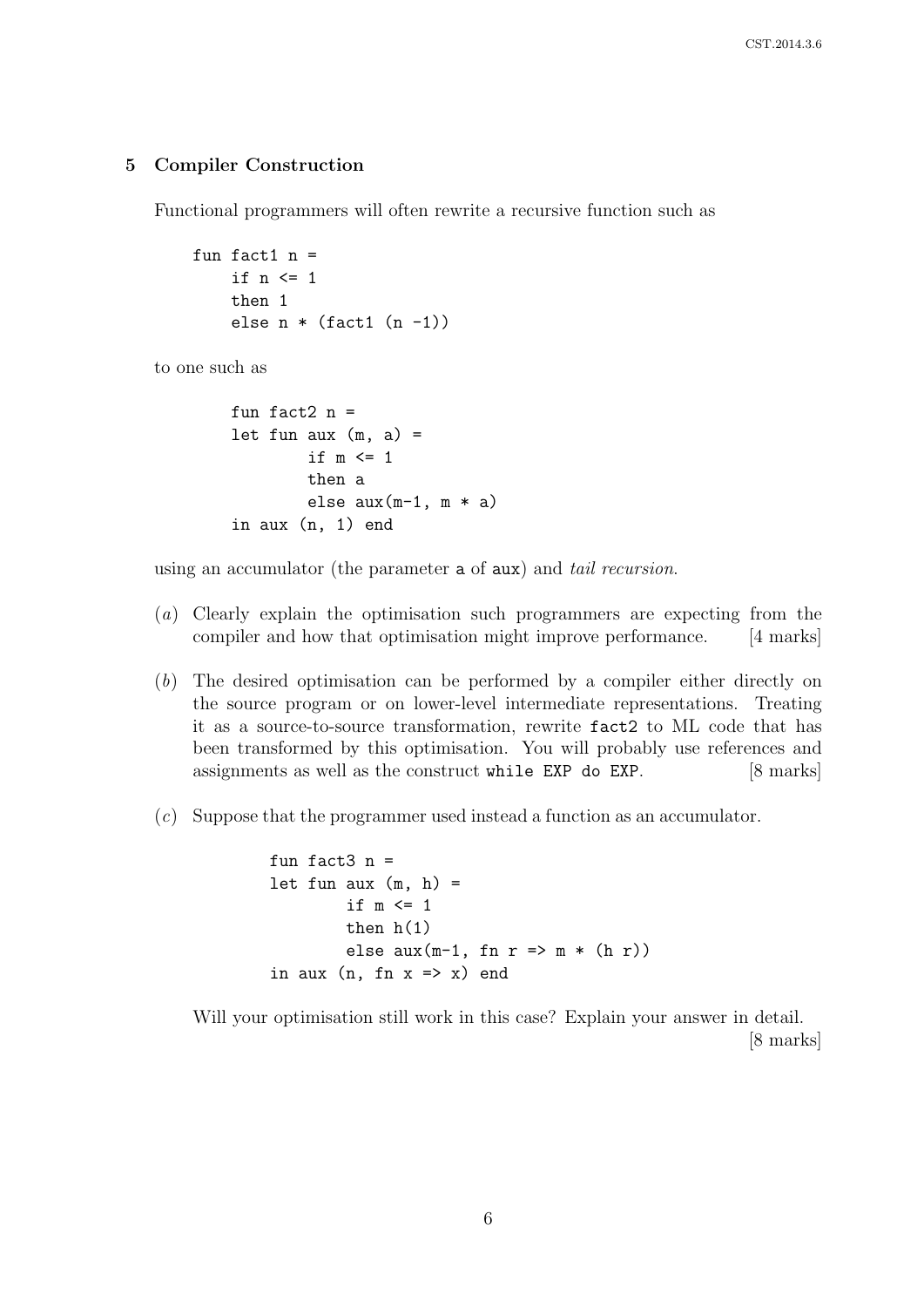#### 6 Concepts in Programming Languages

- (a) Write a LISP program for detecting whether a LISP interpreter treats the language as being dynamically scoped (as was the case in historical LISP) or as being statically scoped (as is the case in modern LISP). You may use pseudo-code and should explain your answer in detail. [4 marks]
- (b) You manage two junior programmers and overhear the following conversation:

A: "I don't know why anyone needs a language other than Java, it provides clean thread-based parallel programming." B: "Maybe, but I write my parallel programs in a functional programming language because they are then embarrassingly parallel."

Discuss the correctness of these statements and the extent to which they cover the range of languages for parallel programming. [6 marks]

 $(c)$  Explain why the SML interpreter accepts the declarations

datatype 'a FBtree = node of 'a  $*$  'a FBtree list; fun dfs P (t: 'a FBtree) = let exception Ok of 'a; fun auxdfs( $node(n, F)$ ) = if P n then raise Ok n else foldl  $(fn(t,$   $)$  => auxdfs t) NONE F; in auxdfs t handle Ok n => SOME n end;

while it does not accept the declaration

exception Ok of 'a; [4 marks]

(d) Consider the declarations

```
structure Z = struct type t = int; val z = 0 end;
structure A = Z : sig type t ; val z: t end;
structure B = Z :> sig type t = int; val z: t end;
structure C = Z :> sig type t ; val z: t end;
```
in the SML Modules language.

Explain the behaviour of the SML interpreter on inputting each of the expressions

$$
Z.z = A.z;
$$
  $Z.z = B.z;$   $Z.z = C.z;$  [6 marks]

7 (TURN OVER)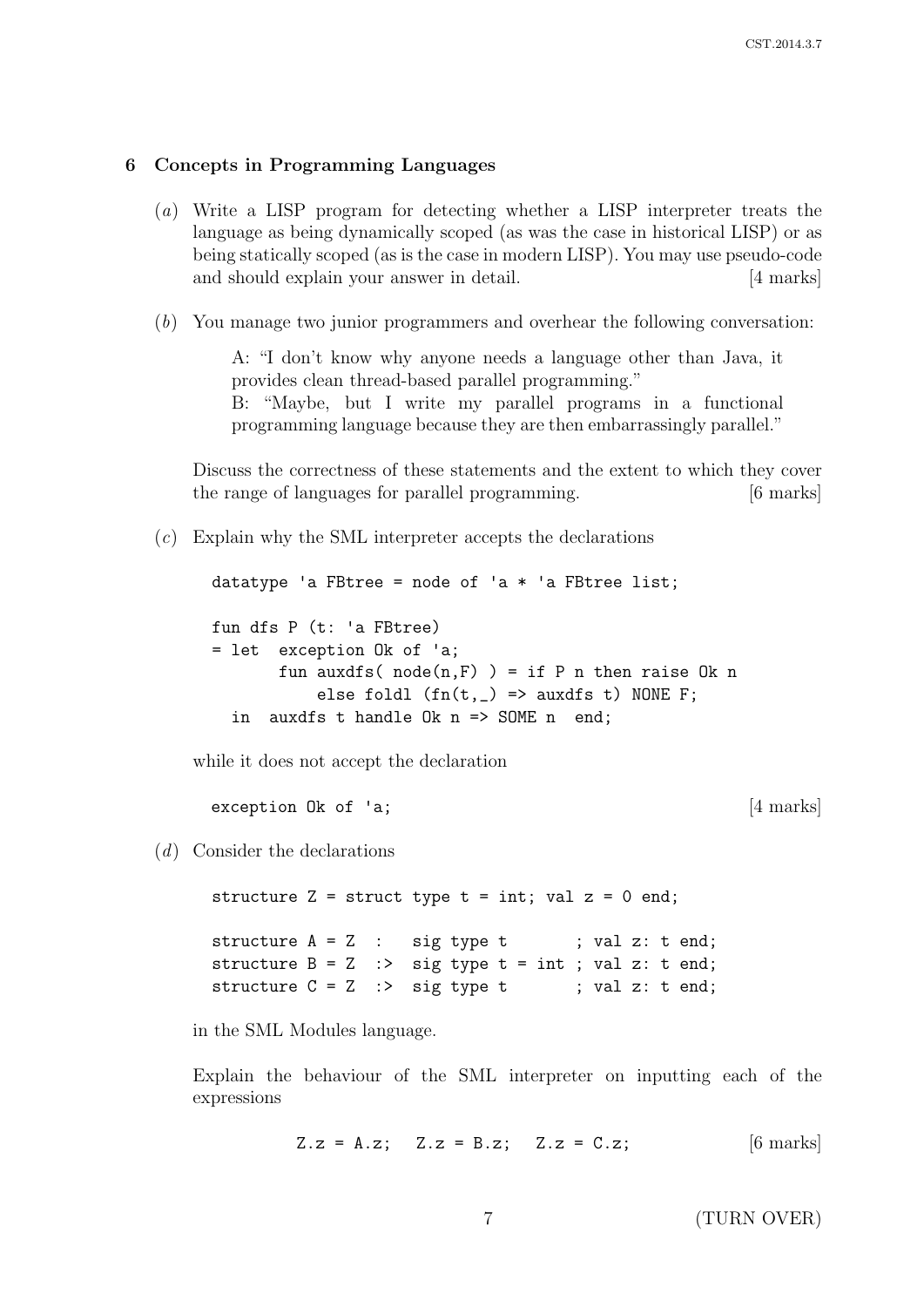## 7 Further Java

Five housemates run a "status" server on their home network. The server stores the current status of each housemate as a string of text. For example, housemate Eva might set her status to "Gone to the exam hall."

Messages are passed between clients and the server as text strings sent over TCP. The new line character is used exclusively as the last character in every message. On connection with the server, a client can either (i) query the status of a user by sending the user's name to the server as a string (and the server responds with the current status message), or (ii) set the status of a user by sending the user's name followed by a colon and the new status message. For example, "Eva:Gone to the exam hall." sets the status message for Eva.

- (a) Implement a status server in Java. The server should run indefinitely, responding to client requests. Once a client request has been fulfilled, the server should close the connection. You may assume current status messages are lost if the server is restarted and you do not need to handle exceptions. [8 marks]
- (b) One housemate suggests the server and client should communicate by serialising Java objects rather than sending messages as text.
	- $(i)$  Describe in words the changes you would make to your server implementation to send messages as serialised Java objects. [3 marks]
	- $(ii)$  List two advantages and two disadvantages of an implementation based on serialised Java objects versus sending messages as text. [4 marks]
- (c) Another housemate suggests that the server should not close the client's connection after answering the request. Instead the connection should remain open until the client sends another request or closes the connection. Describe in words what changes you would need to make to your implementation in part (a) to achieve this and comment on the advantages and disadvantages of this idea. [5 marks]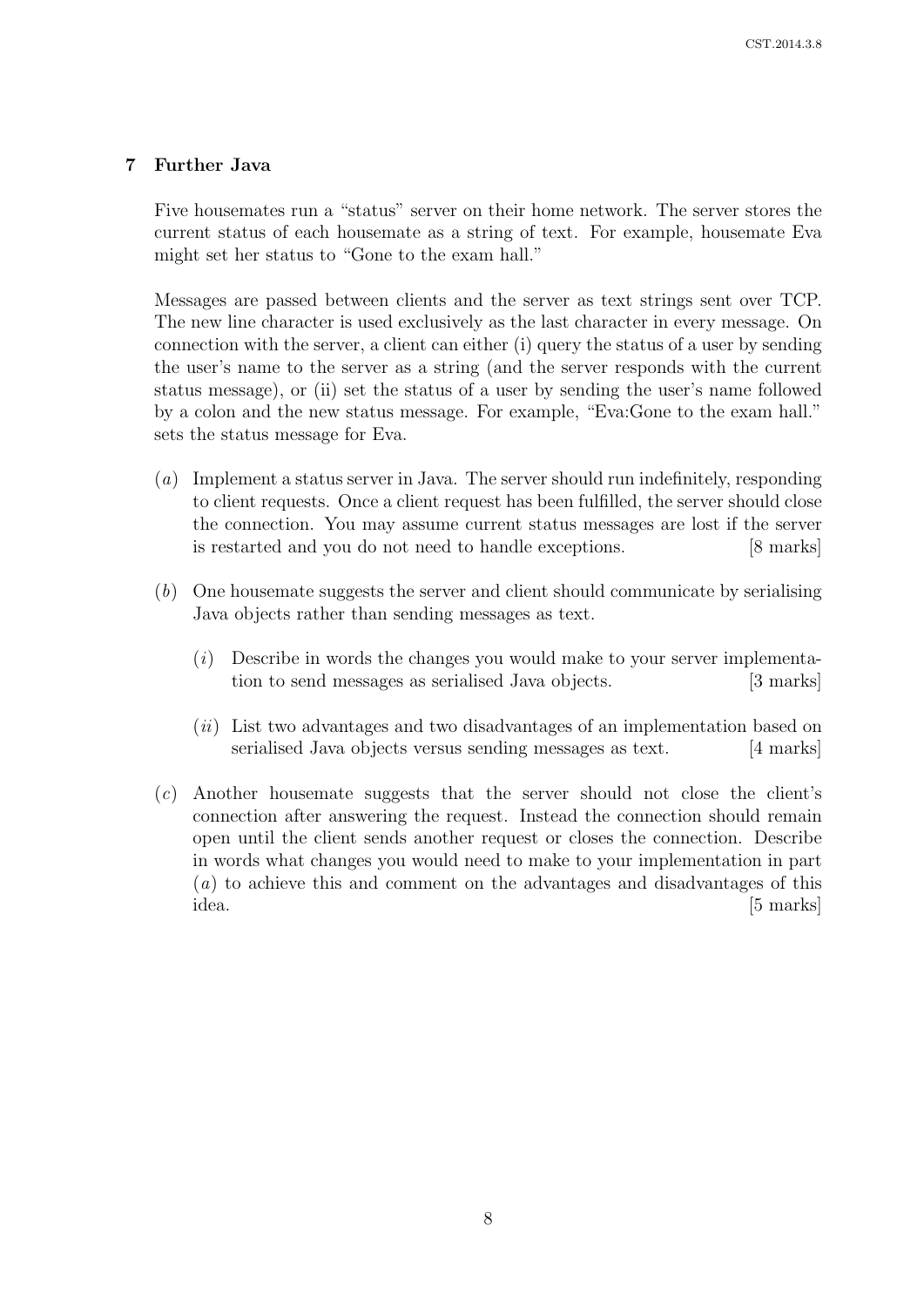#### 8 Prolog

You are asked to write a Prolog program to work with binary trees. Your code should not rely on any library predicates and you should assume that the interpreter is running without occurs checking.



- (a) Describe a data representation scheme for such trees in Prolog and demonstrate it by encoding the tree shown above. [3 marks]
- (b) Implement a Prolog predicate bfs/2 which effects a breadth-first traversal of a tree passed as the first argument and unifies the resulting list with its second argument. For example, when given the tree shown above as the first argument the predicate should unify the second argument with the list [3,2,7,4,2,5]. [4 marks]
- (c) Explain why the bfs/2 predicate might benefit from being converted to use difference lists. [2 marks]
- $(d)$  Implement a new predicate diffbfs/2 which makes use of a difference list to exploit the benefit you identified in part (c). Your predicate should take the same arguments as  $\frac{6}{5}$ /2. [6 marks]
- $(e)$  A friend observes that a clause in diffbfs/2 will need to contain an empty difference list and proposes two possible ways of representing it, either  $[]$  –  $[]$  or  $A - A$ .

Consider your implementation of diffbfs/2. For each use of an empty difference list, justify your choice and explain what can go wrong using the alternative form. [2 marks]

(f) Is your implementation amenable to *last call optimisation* (LCO)? If so, explain why. If not, give details of the minimal changes you would make to make LCO possible. [3 marks]